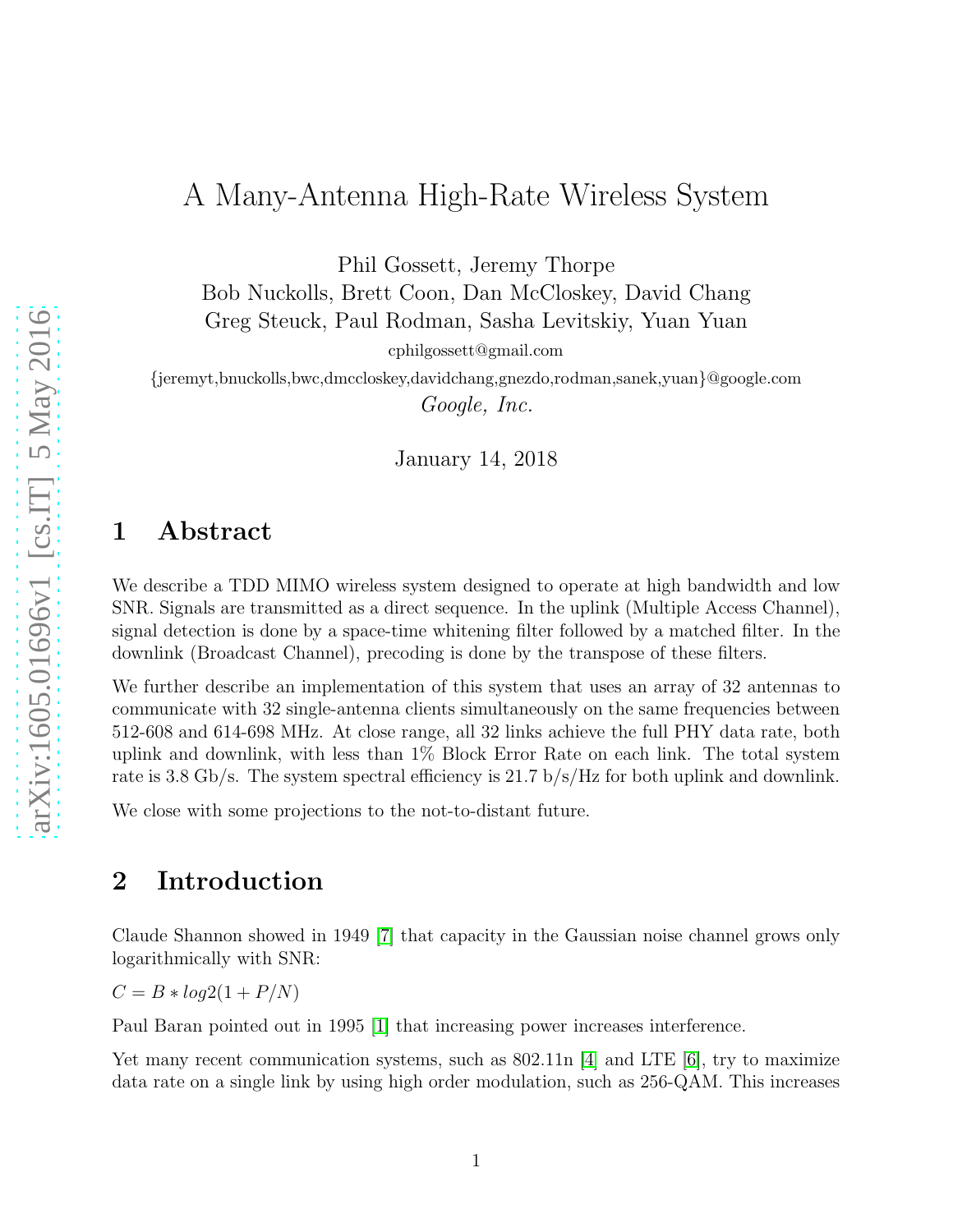the required SNR. Moreover, the transmitter array typically does not have knowledge of the channel, further increasing the required transmitted power.

By contrast, our system requires a lower SNR at each receiver by using low order modulation, a direct binary sequence. Moreover, in downlink the basestation uses knowledge of the channel obtained in the uplink to precode, constructing a coherent signal at the intended receiver and maximizing its received power for a given transmitted power allocation.

Our system natively uses wide bandwidth. This makes it possible to achieve relatively high link capacity, without high order modulation. It takes practical advantage of having a large number of antennas in the basestation, while requiring clients to have only a single antenna. Because clients and basestation transmit with low EIRP, it causes minimal interference and is suitable for unlicensed use. Being able to receive at low SNR makes it less susceptible to interference.

These same properties also make our system less susceptible to and less responsible for selfinterference. This in turn allows a much larger number of antennas than would otherwise be practical, further increasing system efficiency. By sacrificing capacity on individual links, we can achieve much higher total system capacity.

Our implementation uses the spectrum between 512-608 and 614-698 MHz, with a 32 antenna basestation, and 32 single-antenna clients. It achieves a total system performance of 1.9  $Gb/s$  uplink plus 1.9  $Gb/s$  downlink, with a system spectral efficiency of 21.7  $b/s/Hz$  for both uplink and downlink.

Quoting from Baran [\[1\]](#page-8-1), "A link is not a system." By thinking of wireless communications as a system rather than as individual links, we can achieve much greater efficiencies in the use of the available spectrum.

# 3 MIMO Algorithm

Our system consists of a M-antenna basestation capable of communicating simultaneously with N clients, using Time-Division Duplexing. In the uplink, clients all transmit to the basestation, and in the downlink, the basestation transmits to all the clients. Downlink precoding uses knowledge of the channel gained in the uplink.

Although the number of antennas and number of clients are independent, in practice it is convenient to let  $N = M$ . Such a configuration is nearly optimal for peak data rate with a constrained amount of hardware. Greater power efficiency can be achieved though by increasing just the number of antennas.

## 3.1 MMSE Detection

Figure [1](#page-2-0) shows the Minimum Mean Squared Error detection algorithm, where

 $K = \frac{H^*}{|H|^2 + E(I)}$  $\frac{H^*}{|H|^2 + E(WW^*)} = \frac{H^*}{E(Y)}$  $\frac{H^*}{E(YY^*)}$  .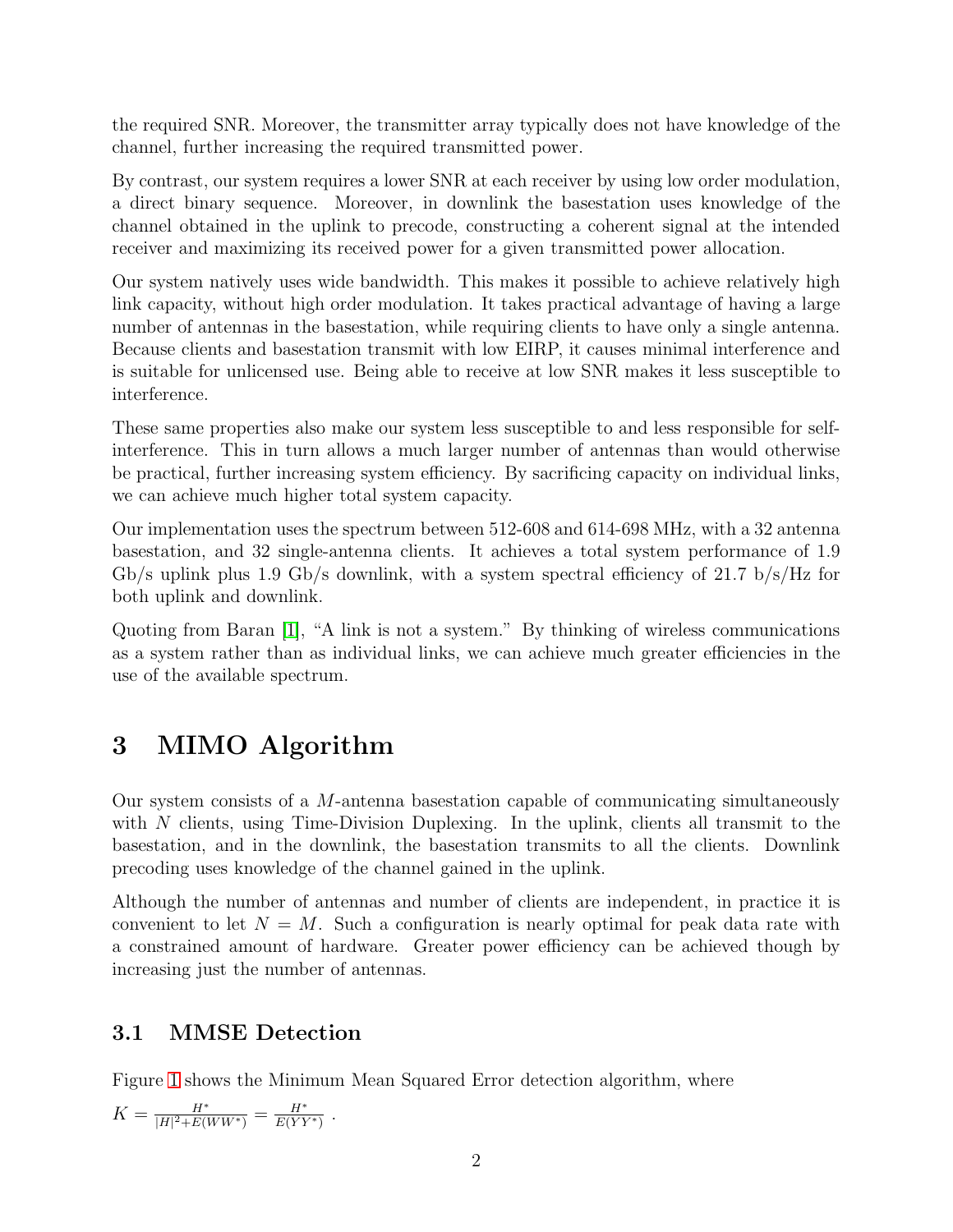

<span id="page-2-0"></span>Figure 1: MMSE Detection

K is a Wiener filter [\[9\]](#page-8-4). Here, H is the transfer function of the signal channel,  $E(WW^*)$  is the power spectrum of the noise and  $E(YY^*)$  is the power spectrum of the signal y.

The transfer function is estimated by integrating and windowing the correlation between the received signal and pilot signal (a long pseudo-random sequence). The spectrum  $E(YY^*)$ is estimated in the frequency domain and is averaged both over time and over a range of adjacent frequency bins.

#### 3.2 Whitening and Matched Filters



<span id="page-2-1"></span>Figure 2: Whitening and Matched Filters

Figure [2](#page-2-1) shows the SISO (and client) detection algorithm, where

$$
White = \frac{1}{\sqrt{|H|^2 + E(WW^*)}} = \frac{1}{\sqrt{E(YY^*)}} \text{ and}
$$

$$
Match = \frac{H^*}{\sqrt{|H|^2 + E(WW^*)}} = \frac{H^*}{\sqrt{E(YY^*)}}
$$

The K of Figure [1](#page-2-0) is split into whitening and matched filters. The whitening filter normalizes the power spectrum, so that the  $E(SS^*)$  has uniform spectral density. The matched filter is the complex conjugate of the transfer function of the channel including the whitening filter.

#### 3.3 Space-Time Whitening

We extend this to the MIMO uplink (Multiple Access Channel [\[3\]](#page-8-5)) case with space-time whitening.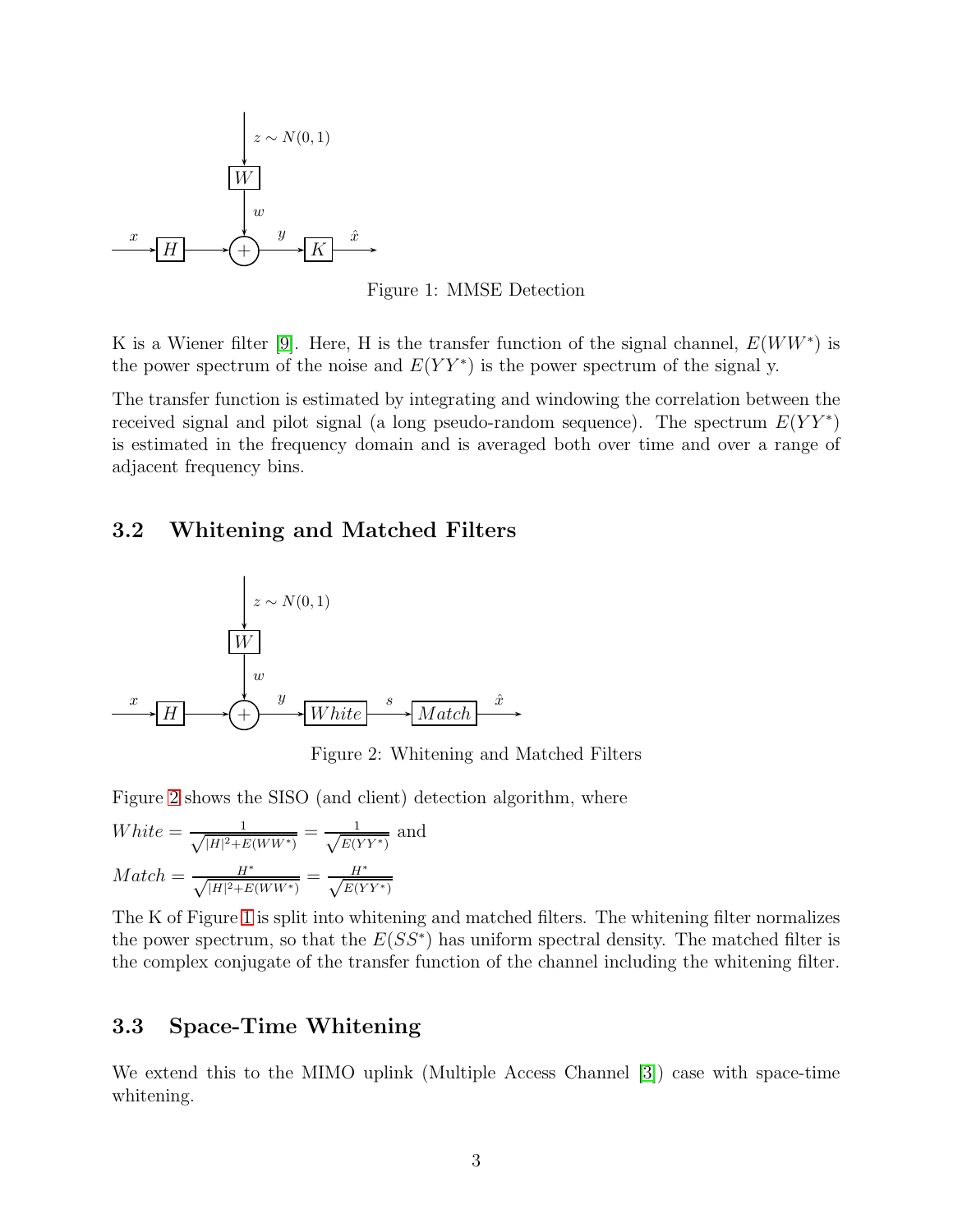The diagram and equations for the MIMO case look identical to the SISO case (Figure [2\)](#page-2-1), with terms such as x, y, s, interpreted as vectors, and  $YY^*$ ,  $WW^*$ , and H as matrices.

Here,  $Y$  is a vector of frequency domain representations of the received signal vector  $y$ . The expectation of  $YY*$  is the covariance matrix of Y, which again is integrated and binned in the frequency domain.

The whitening filter is the matrix inverse of the square root of the covariance matrix of Y. The matched filter is the conjugate transpose of the channel matrix  $H$ , again including the whitening filter.

The covariance matrix is Hermitian positive semi-definite (by construction). So the square root can be implemented as the Cholesky decomposition, which results in the whitening filter being a triangular matrix of transfer functions. This triangular form is numerically stable [\[8\]](#page-8-6) and convenient for implementation.

#### 3.4 Linear Precoding



<span id="page-3-0"></span>Figure 3: Linear Precoding

Figure [3](#page-3-0) shows the linear precoding (Broadcast Channel [\[3\]](#page-8-5)) algorithm, where

$$
Match_{PC} = \left(\frac{1}{\sqrt{E(Y^*)}}\right)^T = Match^T \text{ and}
$$
  

$$
White_{PC} = \left(\frac{H^*}{\sqrt{E(Y^*)}}\right)^T = White^T.
$$

The channel matrix in the downlink direction is the transpose of the channel matrix in the uplink direction. So the downlink precode transfer function is the transpose of the uplink detection transfer function White composed with Match (from Figure [2\)](#page-2-1), which is  $Match_{PC}$ composed with W hite<sub>PC</sub>. K is simply the whitening and matched filters for each of the client nodes as in the SISO case.

### 4 Implementation

Figure [4](#page-4-0) shows a block diagram of the system. In the uplink direction, the precoder is an identity (i.e., the clients don't precode). In the downlink direction, the detector is diagonal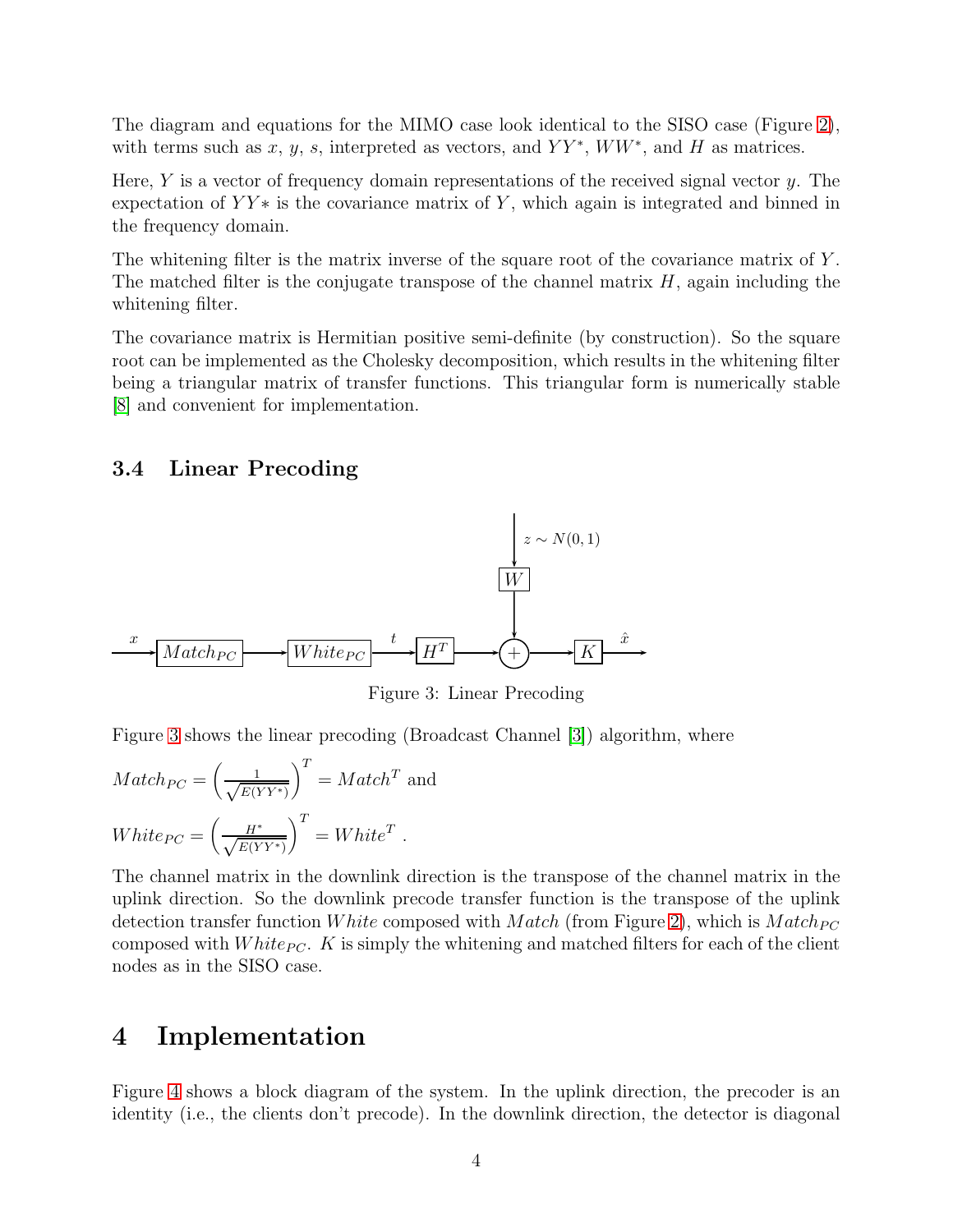| pilot<br>$p_N$<br>$d_N$<br>$\rightarrow$ DAC<br>$t_{\cal M}$<br>$m_{\cal N}$<br>$x_N$<br>$\overline{precode_N^N}$ $\overline{p_{mask}}$<br>$\frac{encode}{ }$<br>mod<br>$\widehat{y_N}$<br>$\overline{decode}$ $\overline{d_M}$ $\overline{\Pi^{-1}}$ $\longleftarrow$<br>$\widehat{x_M}$<br>$\widehat{m}_{M}$<br>$detect_M^N$<br>$\overline{demo}$<br>ADC |                                    |                                      |
|------------------------------------------------------------------------------------------------------------------------------------------------------------------------------------------------------------------------------------------------------------------------------------------------------------------------------------------------------------|------------------------------------|--------------------------------------|
|                                                                                                                                                                                                                                                                                                                                                            |                                    | $N(0, 1)$ --- $\overline{W_N^{N-1}}$ |
| encode                                                                                                                                                                                                                                                                                                                                                     | FEC encoder                        |                                      |
| П                                                                                                                                                                                                                                                                                                                                                          | Permutation                        |                                      |
| pilot                                                                                                                                                                                                                                                                                                                                                      | Pilot lookup table                 |                                      |
| $precode_N^N$                                                                                                                                                                                                                                                                                                                                              | Precoder                           |                                      |
| mask                                                                                                                                                                                                                                                                                                                                                       | Transmit mask filter               |                                      |
| DAC                                                                                                                                                                                                                                                                                                                                                        | Digital to analog converter        |                                      |
| mod                                                                                                                                                                                                                                                                                                                                                        | Synchronous heterodyne modulator   |                                      |
| $H_N^M$                                                                                                                                                                                                                                                                                                                                                    | Signal channel matrix (M Tx, N Rx) |                                      |
| $W_N^N$                                                                                                                                                                                                                                                                                                                                                    | Noise channel matrix $(N Rx)$      |                                      |
| demod                                                                                                                                                                                                                                                                                                                                                      | Synchronous heterodyne demodulator |                                      |
| ADC                                                                                                                                                                                                                                                                                                                                                        | Analog to digital converter        |                                      |
| $detect_M^N$                                                                                                                                                                                                                                                                                                                                               | Detector                           |                                      |
| $\Pi^{-1}$                                                                                                                                                                                                                                                                                                                                                 | Inverse permutation                |                                      |
| decode                                                                                                                                                                                                                                                                                                                                                     | FEC decoder                        |                                      |

<span id="page-4-0"></span>Figure 4: Block Diagram

(i.e., the clients detect independently). Note that the signal channel matrix  $H_N^M$  is transposed between uplink and downlink, and that the noise channel matrix  $W_N^N$  is different in the two directions. The latter is why non-trivial detection is still required in the downlink.

### 4.1 Analog/Digital Conversion

For both the multiple-antenna array and the single-antenna clients, the analog (per antenna) is essentially the same.

At the transmitter, the processed signal is first Digital-to-Analog Converted, then modulated, then passed through a Power Amplifier. The modulation is a synchronous heterodyne, shifting the baseband frequency to the desired RF frequency band.

At the receiver, the signal is first passed through a Low Noise Amplifier, then demodulated, then Analog-to-Digital Converted for further processing. The demodulation is again a synchronous heterodyne, shifting from the RF frequency band back to baseband.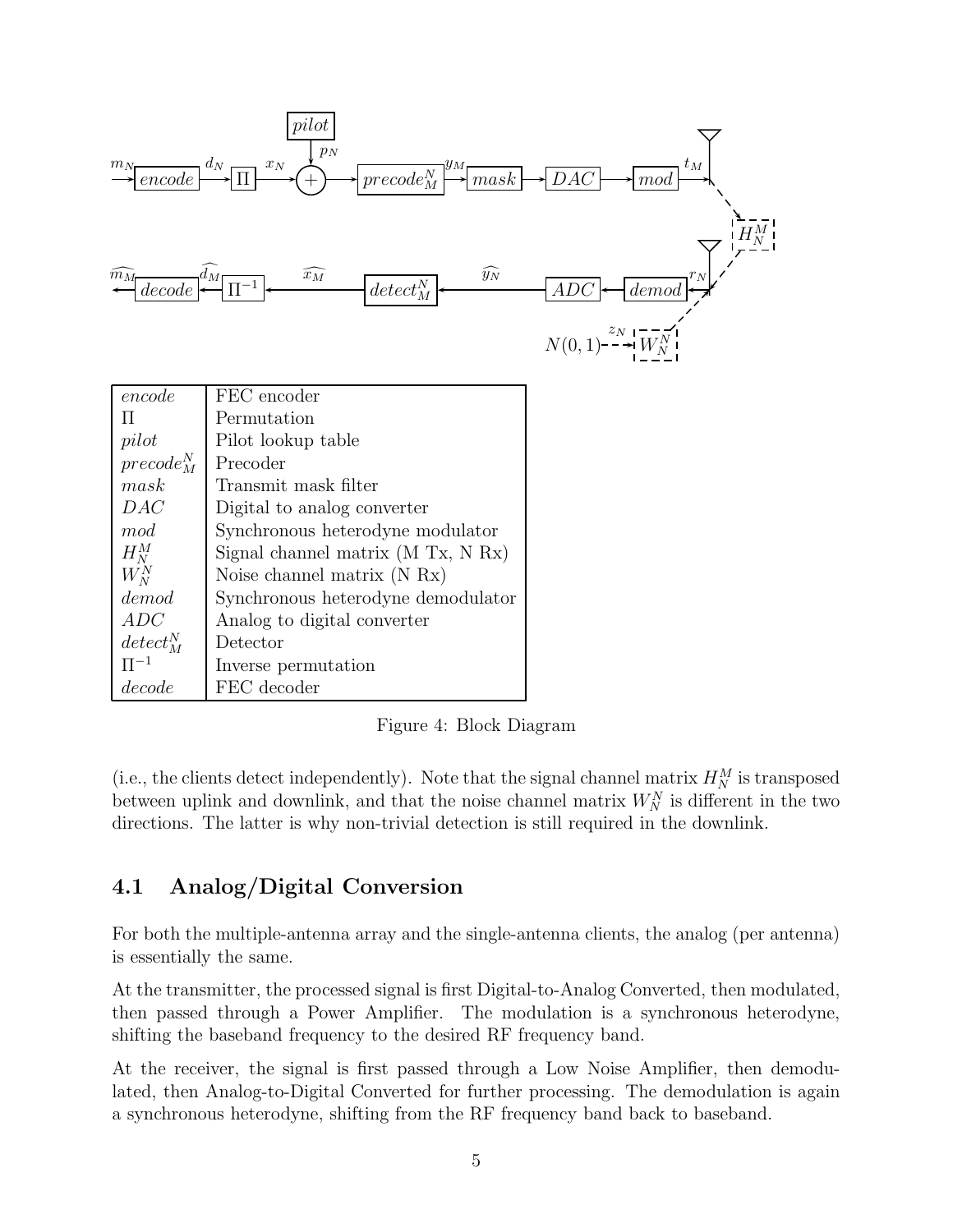The digital signals are processed as Tukey-windowed blocks of 8K samples each, at a Sample Rate of 488.8 MHz. The synchronous Local Oscillator is the same 488.8 MHz sample clock, moving baseband to 488.8-733.2 MHz. A combination of analog and digital filtering removes all but 512-608 and 614-698 MHz by better than -55 dB, leaving a Suppressed-Carrier Single-SideBand signal.

Our system uses Time-Division Duplexing. In the uplink, clients all transmit to the basestation, and in the downlink, the basestation transmits to all the clients. Each TDD frame consists of 31 blocks of uplink, 31 blocks of downlink, and 2 blocks of guard.

## 4.2 Uplink

In the uplink direction, each of the clients encodes a message m using an LDPC [\[2\]](#page-8-7) encoder with repetition to produce  $d$ , and then permutes (to reduce the effects of InterSymbol Interference) to produce x. Each then forms a Direct Sequence signal  $y$  that contains a sum (superposition) of client pilot (a long pseudo-random sequence) and coded data. Each then masks and modulates to produce the transmitted signal t.

The basestation first demodulates the incoming signal  $r$  on all antennas to produce  $y$ . It then space-time whitens to obtain s. It then computes the correlation of the known pilots with each s to obtain an estimated channel matrix  $h$ . It applies a matched filter derived from h to s to obtain  $\hat{x}$ . (See Figure [2.](#page-2-1))  $\hat{x}$  is inverse-permuted to obtain d and decoded by accumulation and an LDPC decoder to obtain  $\hat{m}$ . The client timing advance is derived from the pilot as seen at the basestation.

### 4.3 Downlink

In the downlink direction, the basestation encodes for each client a message  $m$  using an LDPC encoder with repetition, and then permutes (to reduce the effects of InterSymbol Interference) to produce x. It then forms a vector of Direct Sequence signals that contains a sum (superposition) of client pilots (long pseudo-random sequences) and coded data. These signals are then precoded with the transpose of the space-time whiten and matched filters to produce the signal y. (See Figure [3.](#page-3-0)) It then masks and modulates to produce the transmitted signals t.

Each of the clients first demodulates the incoming signal r to produce  $y$ . It then whitens to obtain s. Each then computes the correlation of the known pilot with s to obtain an estimated channel h. Each applies a matched filter derived from h to s to obtain  $\hat{x}$ . (See Figure [2.](#page-2-1))  $\hat{x}$  is inverse-permuted to obtain d and decoded by accumulation and an LDPC decoder to obtain  $\hat{m}$ . The client phase lock is derived from the pilot as seen at the client.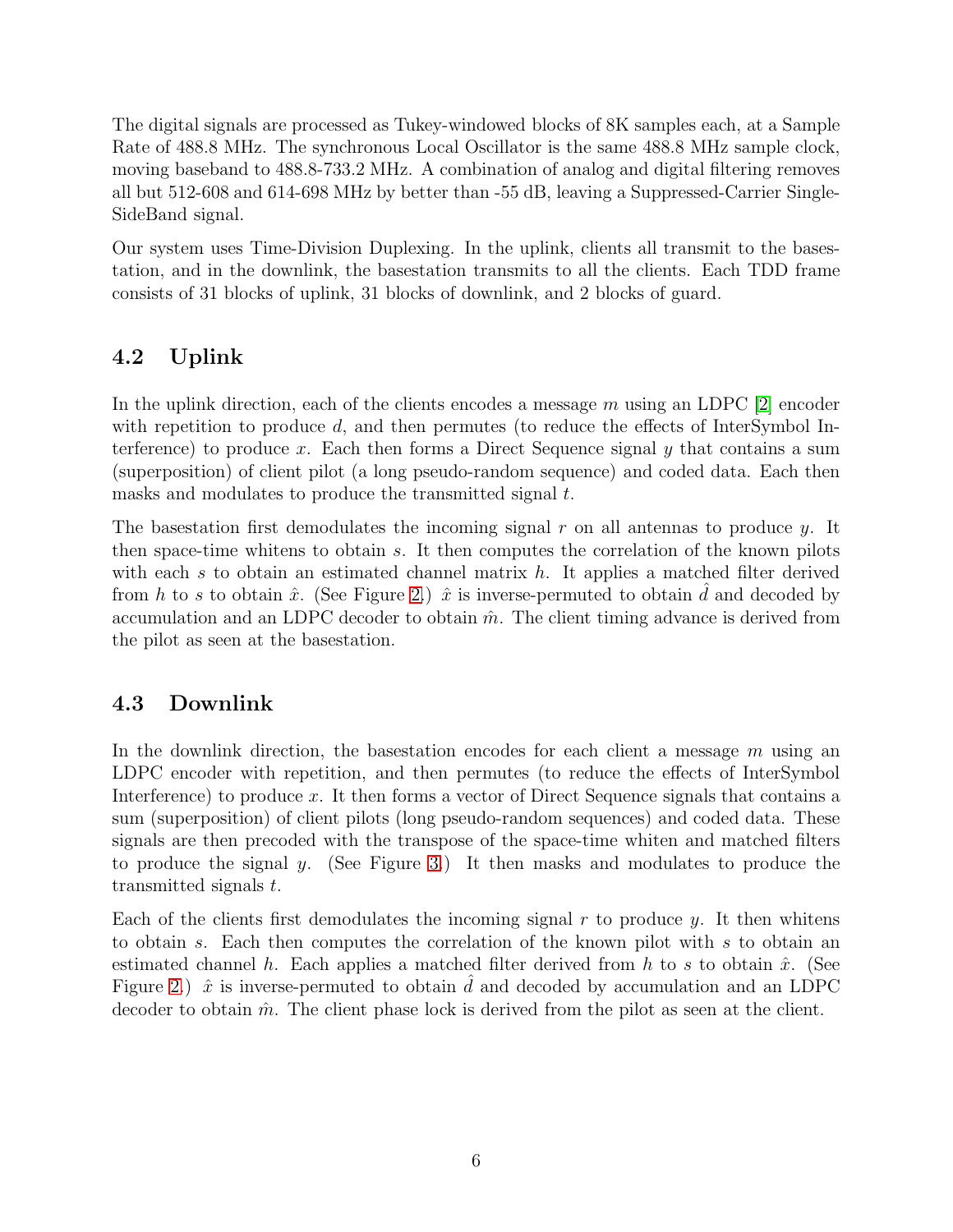## 4.4 Calibration

Note that for the Linear Precoding to work, the basestation analog has to be calibrated. This is accomplished by transmitting (round-robin) a pseudo-random sequence on each antenna of the 32 antenna array while receiving on the other 31 antennas, and using correlations of that sequence to estimate the transfer function for each pair of antennas. The phase differences are then corrected in the transmit mask for each of the 32 transmitters in the array.

# 5 Performance



Figure 5: Prototype Base Station and 32 Clients

<span id="page-6-0"></span>Figure [5](#page-6-0) shows the prototype hardware for our 32 antenna base station (the leftmost two racks) and 32 clients (16 each in the rightmost two racks). The prototype base station consists of 337 FPGAs and each of the 32 clients consist of 2 FPGAs.

Figure [6](#page-7-0) shows the approximate physical layout of our indoor over-the-air test facility. The total dimensions are approximately 14 m long by 7 m wide by 5 m high. The 32 antenna array is in the middle of the facility, with the 32 client antennas distributed on either end. The average distance between any element of the antenna array and any client antenna is approximately 6 m. The exact antenna placement is non-critical, down to a minimum spacing of a half-wavelength (30 cm). No effort was made to make the facility anechoic.

With 100 mW total power on the 32 antenna array, and 1 mW on each of the 32 clients, we have more than enough SNR to achieve our maximum designed data rate, with post-FEC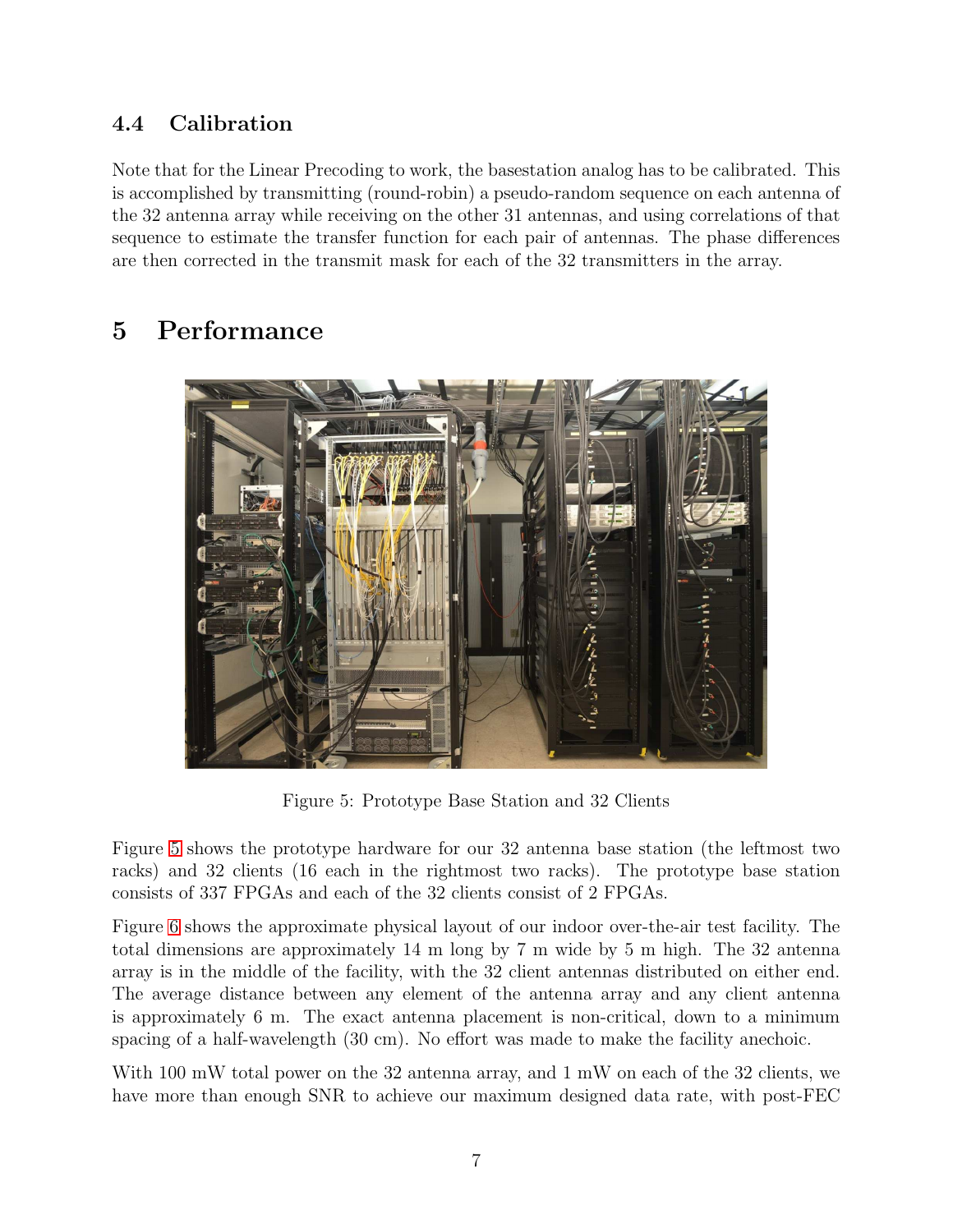

Figure 6: Test Facility

<span id="page-7-0"></span>Block Error Rate less than 1% on each link. This rate uses a half-rate LDPC, concatenated with 2x repetition. So our instantaneous data rate at sufficient SNR is 488.8 Msamples/second  $/4$  samples/bit = 122.2 Mb/s. With each direction using 31 of 64 blocks per TDD frame, the per link data rate is 59.2 Mb/s for each uplink and downlink. The total system rate is 3.8 Gb/s.

Our in-band signal is between 512-608 and 614-698 MHz, a total of 180 MHz. So our per link spectral efficiency is 122.2 Mb/s / 180 MHz = 0.69 b/s/Hz. Across 32 clients, the system spectral efficiency is 21.7 b/s/Hz.

# 6 Discussion

We have shown that by the combination of low SNR, high order MIMO with precoding, and wide bandwidth, we can achieve significantly greater efficiencies in the practical use of the available spectrum. Using TDD between 512-608 and 614-698 MHz, with a 32 antenna array, and 32 clients, this combination of properties lets our implementation achieve a total system performance of 1.9 Gb/s uplink plus 1.9 Gb/s downlink. The system spectral efficiency is 21.7 b/s/Hz for both uplink and downlink.

Significantly increasing spectral efficiency can only come either with greatly higher SNR, which is impractical, or with larger numbers of antennas, which has proved difficult to achieve at high SNR. Every indication is that increasing the number of antennas at low SNR in a system such as ours is relatively straightforward.